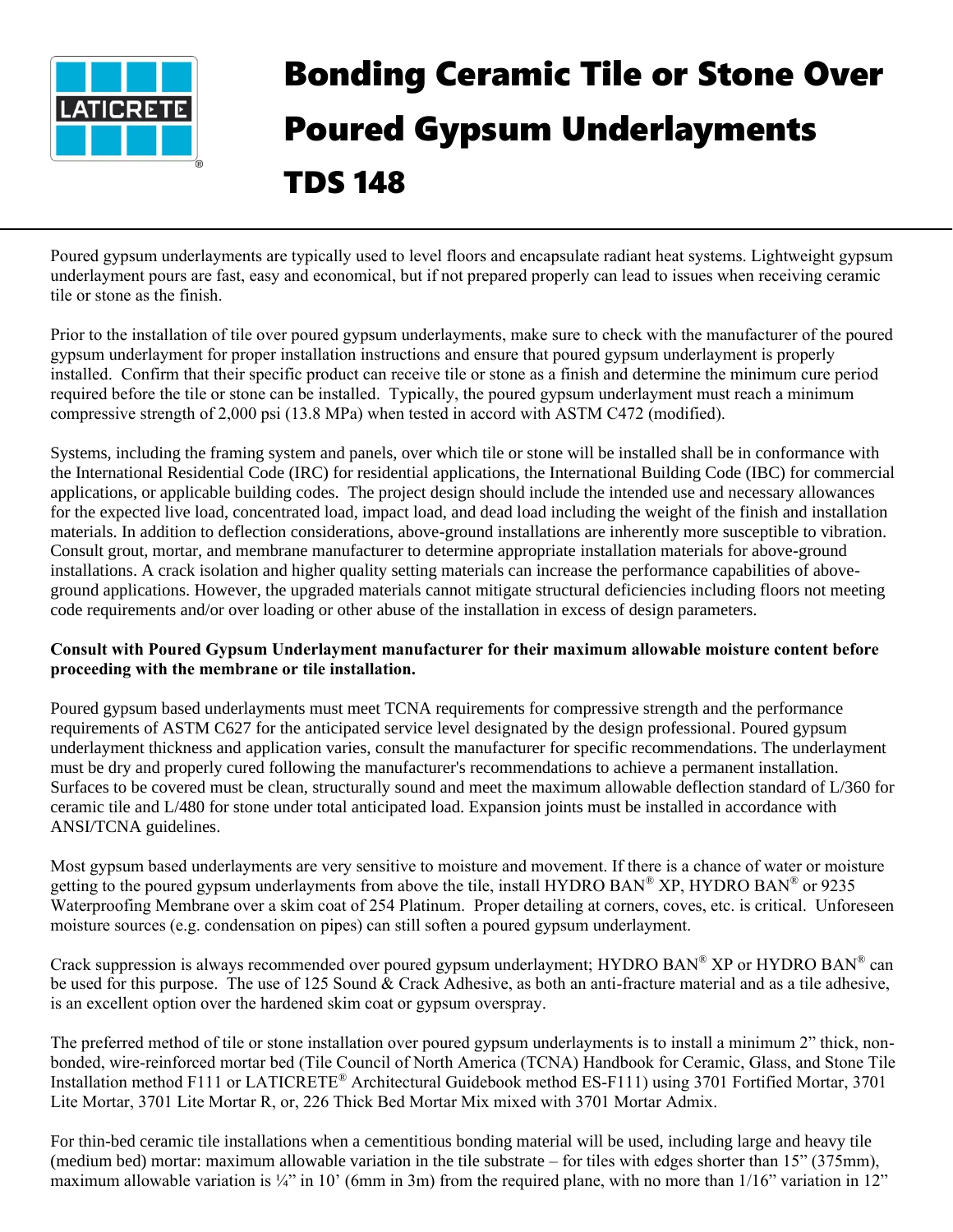(1.5mm variation in 300mm) when measured from the high points in the surface. For tiles with at least one edge 15" (375mm) in length, maximum allowable variation is 1/8" in 10' (3mm in 3m) from the required plane, with no more than 1/16" variation in 24" (1.5mm variation in 600mm) when measured from the high points in the surface. For modular substrate units, such as exterior glue plywood panels or adjacent concrete masonry units, adjacent edges cannot exceed 1/32" (0.8mm) difference in height. Should the architect/designer require a more stringent finish tolerance (e.g. 1/8" in 10' [3mm in 3m]), the subsurface specification must reflect that tolerance, or the tile specification must include a specific and separate requirement to bring the subsurface tolerance into compliance with the desired tolerance.

Given a situation where sound, poured gypsum underlayments already exists and a non-bonded mortar bed is not possible, the best technique for installing tile by the thin bed method is as follows:

125 TRI MAX<sup>®</sup> can be used, without a skim coat or gypsum overspray, as the tile installation adhesive directly to the gypsum underlayment. 125 TRI MAX acts as the tile adhesive, an ANSI A118.12 compliant product and a sound control with a ΔIIC of 15.

There are three alternative method when the poured gypsum underlayment overspray/primer sealer is not installed;

1. Thoroughly remove any surface residue or powder with a damp sponge. Apply a continuous latex or polymer-fortified skim coat nominal 1/16" the (1.5mm) (e.g. 254 Platinum, 257 TITANIUM™ or MULTIMAX™ LITE) to the poured gypsum underlayment surface and allow to harden. Install a suitable LATICRETE Waterproofing/Anti-Fracture Membrane (e.g. HYDRO BAN® XP, HYDRO BAN® or 9235 Waterproofing Membrane) over the skim coat as directed in DS 663.5 and allow to cure. Install tile directly onto the membrane.

2. Thoroughly remove any surface residue or powder with a damp sponge. Apply a continuous latex or polymer-fortified skim coat nominal 1/16" the (1.5mm) (e.g. 254 Platinum, 257 TITANIUM or MULTIMAX LITE) to the poured gypsum underlayment surface and allow to harden. Install STRATA\_MAT™ or STRATA\_MAT XT onto the hardened skim coat and tile onto the STRATA\_MAT or STRATA\_MAT XT following the instructions as stated in DS 026.0 or DS 028.0.

## **Note: The thin-set mortar skim coat (used in options 1 & 2 above) serves as a replacement for some poured gypsum underlayment manufacturer's overspray. Consult poured gypsum underlayment supplier for recommendations.**

3. Thoroughly remove any surface residue or powder with a damp sponge. Prime all surfaces to receive HYDRO BAN XP with properly applied manufacturer's sealer or with a primer coat of HYDRO BAN XP, consisting of 1 part HYDRO BAN XP, diluted with 4 parts clean, cool tap water. In a clean pail, mix at low speed to obtain a homogeneous solution. The primer can be brushed, rolled or sprayed to achieve an even coat. Apply the primer coat to the floor at a rate of 250 - 300  $\text{ft}^2/\text{gallon}$  (6.1 - 7.5 m<sup>2</sup>/L) of diluted HYDRO BAN XP. Allow the primer coat to dry completely (approximately 24 hrs. depending on substrate and air temperature and humidity). When dry apply two full coats of undiluted HYDRO BAN XP to the primed area following the guidelines in this data sheet and the HYDRO BAN XP Installation Instructions (DS 10003). HYDRO BAN and HYDRO BARRIER™ PLUS can also be used following the same instructions as above for HYDRO BAN XP. When dry apply two full coats of undiluted HYDRO BARRIER PLUS to the primed area following the guidelines in this data sheet and the HYDRO BARRIER PLUS Installation Instructions (DS 1216) and HYDRO BAN Installation Instructions (DS 663.5)

Once the poured gypsum underlayment has been properly prepared and cured, install tile or stone with 254 Platinum, 257 TITANIUM or MULTIMAX LITE. Use LATAPOXY® 300 Adhesive or LATAPOXY BIOGREEN 300 Adhesive for the installation of water sensitive marble, agglomerates or resin-backed tile and stone.

Using either method requires accommodation of all movement joints and allowance for movement around the perimeter of the room. Expansion joints must be installed in accord with TCNA detail EJ171.

Once tile is set firm, grout tile or stone with SPECTRALOCK<sup>®</sup> PRO Premium Grout\*, SPECTRALOCK PRO Grout; SPECTRALOCK 1; PERMACOLOR® Select^; PERMACOLOR Grout; or, READY-TO-USE Grout.

NOTES: The use of a waterproofing and/or anti-fracture membrane (e.g. HYDRO BAN XP, HYDRO BAN or HYDRO BARRIER PLUS) is strongly recommended for installations over poured gypsum based underlayments. When it is confirmed that the poured gypsum underlayment manufacturer's recommended overspray/primer sealer is correctly applied, a suitable LATICRETE Waterproofing/Anti-Fracture Membrane (e.g. HYDRO BAN XP, HYDRO BAN,